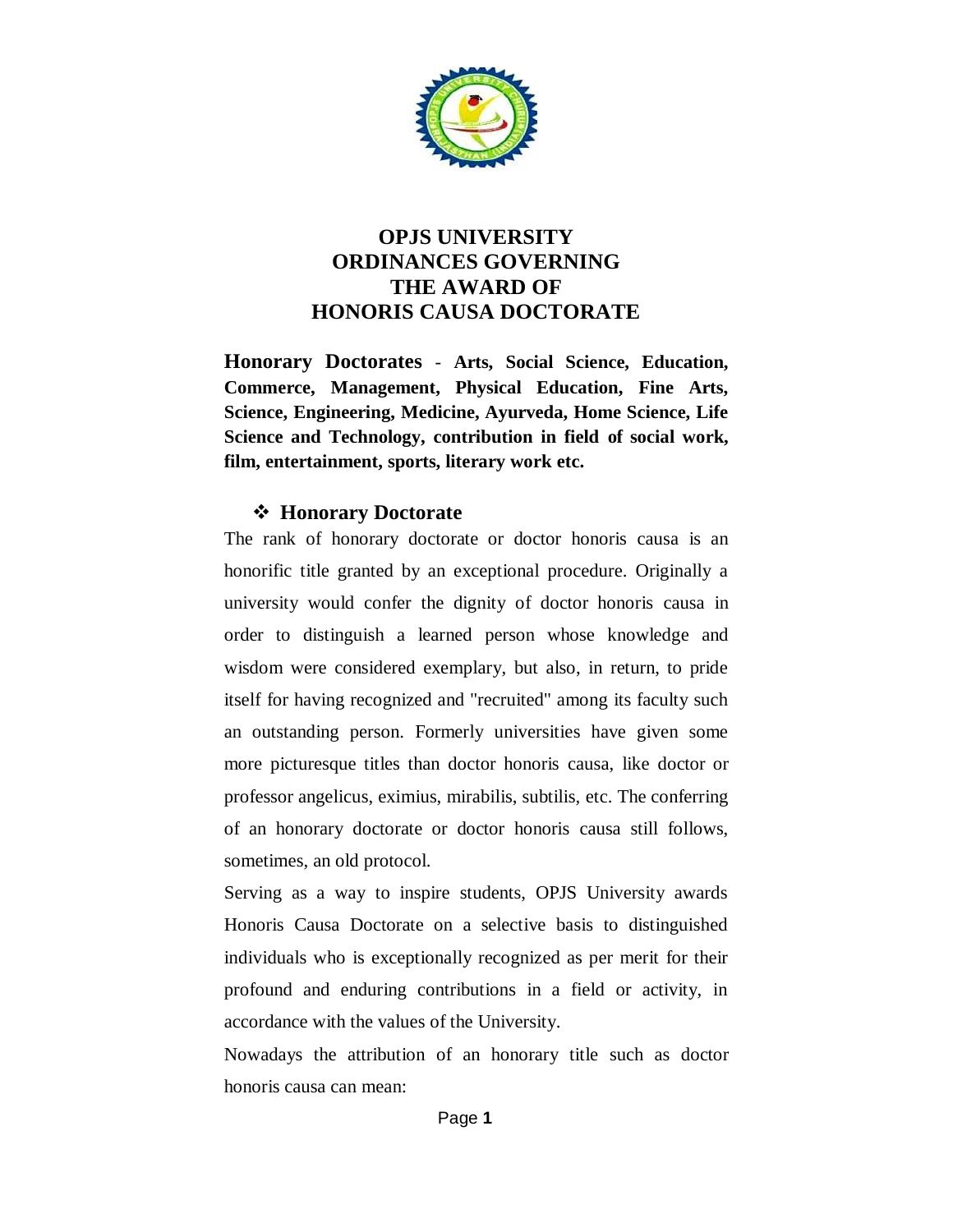

- 1. recognizing and distinguishing an outstanding person who contributed notably to his or her field of expertise, higher education or a specific institution
- 2. simultaneously honoring the recipient and theinstitution
- 3. rewarding or encouraging past or futuredonations

Most regulations insist on the moral qualities of the honorary doctorate recipient, like probity. Another significant criterion for the nomination of a doctor honoris causa is the recognition by his peers. Doctor honoris causa can be seen in all the fields of knowledge, such as arts and fine arts, science and technology, education, sport, music, entertainment, public service, humanitarian pursuits, leadership, and civil right etc.

Our Honorary Doctorate Degrees are awarded to leaders of national and international eminence in their areas of endeavour, recognizing their substantial achievement and contributions in the arts and fine arts, science and technology, education, sport, music, entertainment, public service, humanitarian pursuits, leadership, and civil right. Through its choice of Honorary Degree recipients, OPJS University makes a public declaration of its own values, while honoring an individual's exemplary accomplishments that serve a greatergood.

Honorary distinctions can be of varied levels, the most appreciated one being, of course, that of honorary doctor (doctor honoris causa), although the one of outstanding professor (professor emeritus) is not looked down upon by teachers whose own university would not dare to grant them an honorary doctorate, at least as long as they are active.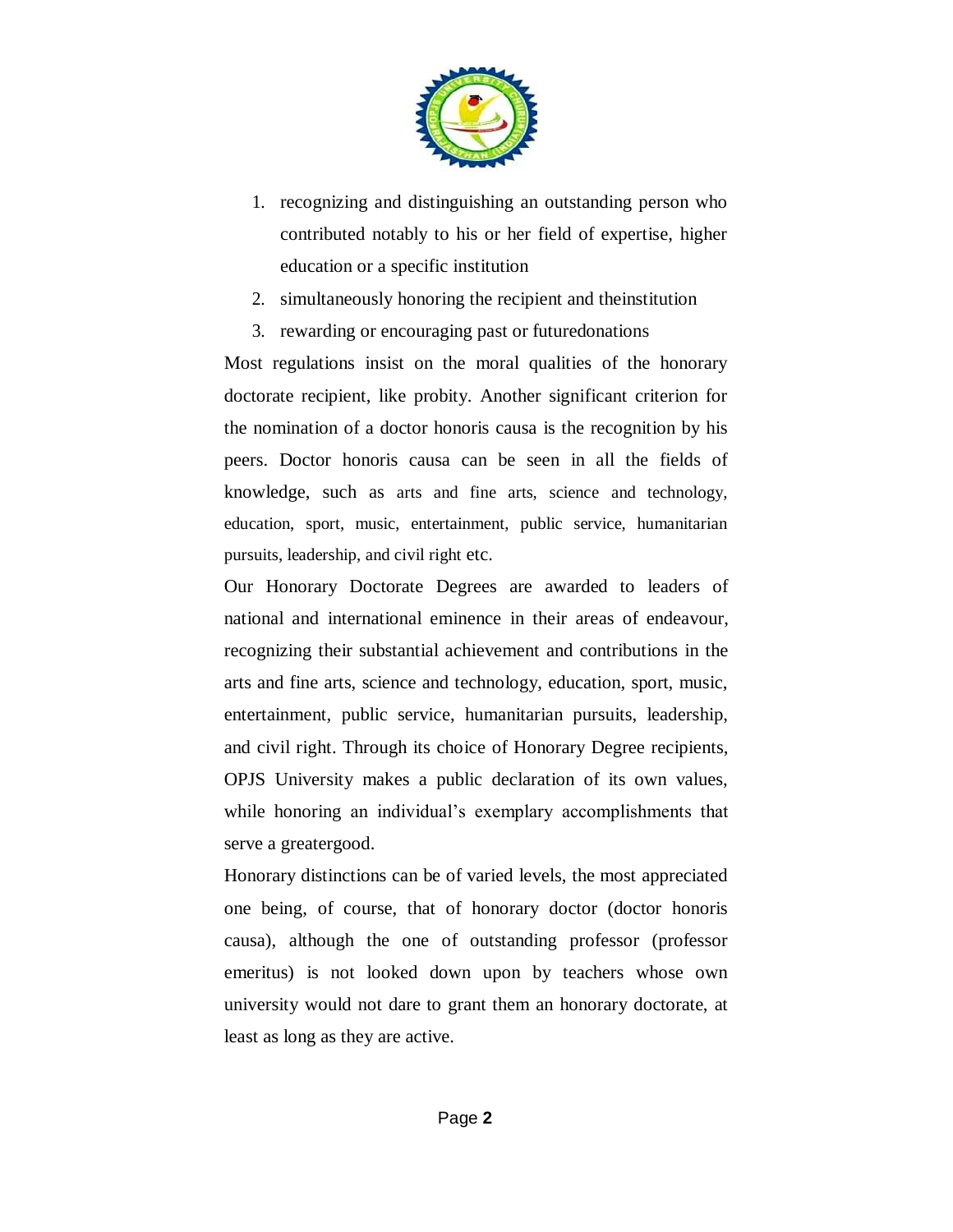

In agreement with the rules of the OPJS University concedes an honorary doctorate (doctor honoris causa) according to two essential criteria:

- 1. the personal merit of thenominee
- 2. the recognition by hispeers

The rank of doctor is recognized in the same way whether it has been obtained on a purely honorary basis or otherwise: it is designated by simply writing Dr. before the name.

### **Eligibility**

Honorary doctorates will be awarded to those well recognized persons for distinguished and visionary leadership and achievements consistent with OPJS's core values, mission, and goals. They will exemplify the highest personal and professional standards that serve as an inspiration and model for students, faculty, staff, and our communities. They may be eminent researchers, scholars, professionals, creative artists, performers, athletes, or persons renowned for exemplary public service regionally, nationally, or globally. It will be evident that their contributions have enriched society and the quality of life.

Although not all areas of achievement can be recognized in any one year, over the course of several years the awards should reflect the diversity of OPJS's academic programs, research, and support services. The awards should also reflect the social and cultural diversity of our region.

1. Eminence in their areas of endeavour, recognizing their substantial achievement and contributions in the field of education.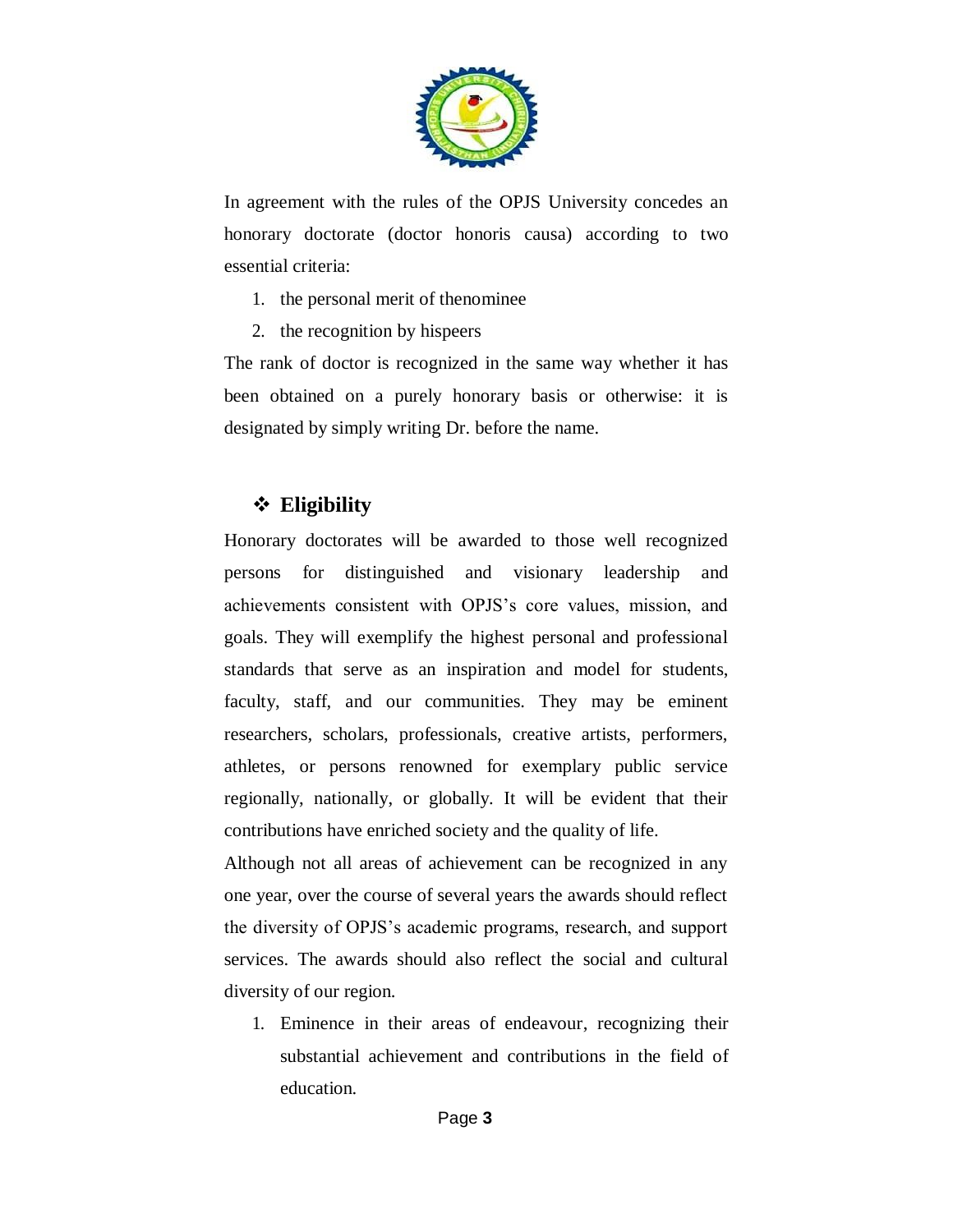

- 2. Master degree with considerable achievement in their field.
- 3. Eminent researchers, scholars, professionals, creative artists, performers, athletes, or persons renowned for exemplary public service regionally, nationally, or internationally.
- 4. This will be evident that their contributions have enriched society and the quality of life.

### *❖* Procedure

The OPJS Honorary Degree Selection Committee reviews applications annually and makes recommendations to President. With the approval of President, Chairman and the Board of Management, the Patron confers the honorary doctorate at convocation. Normally, no more than one honorary doctorate will be awarded at each convocation ceremony. Recipients are expected to be present to receive the award, and are invited to give a brief address to the convocation. They will also be invited to return to OPJS University at a later date to give a longer address and meet with faculty, staff, and students. Awards will not normally be conferred posthumously.

## **Confidentiality and Communication**

All supporting materials will be treated in strictest confidence by the Honorary Degree Selection Committee, the President, the Chairman and the Board of Management. Only the Chair (normally the President) will speak on behalf of the Committee and communicate with award recipients.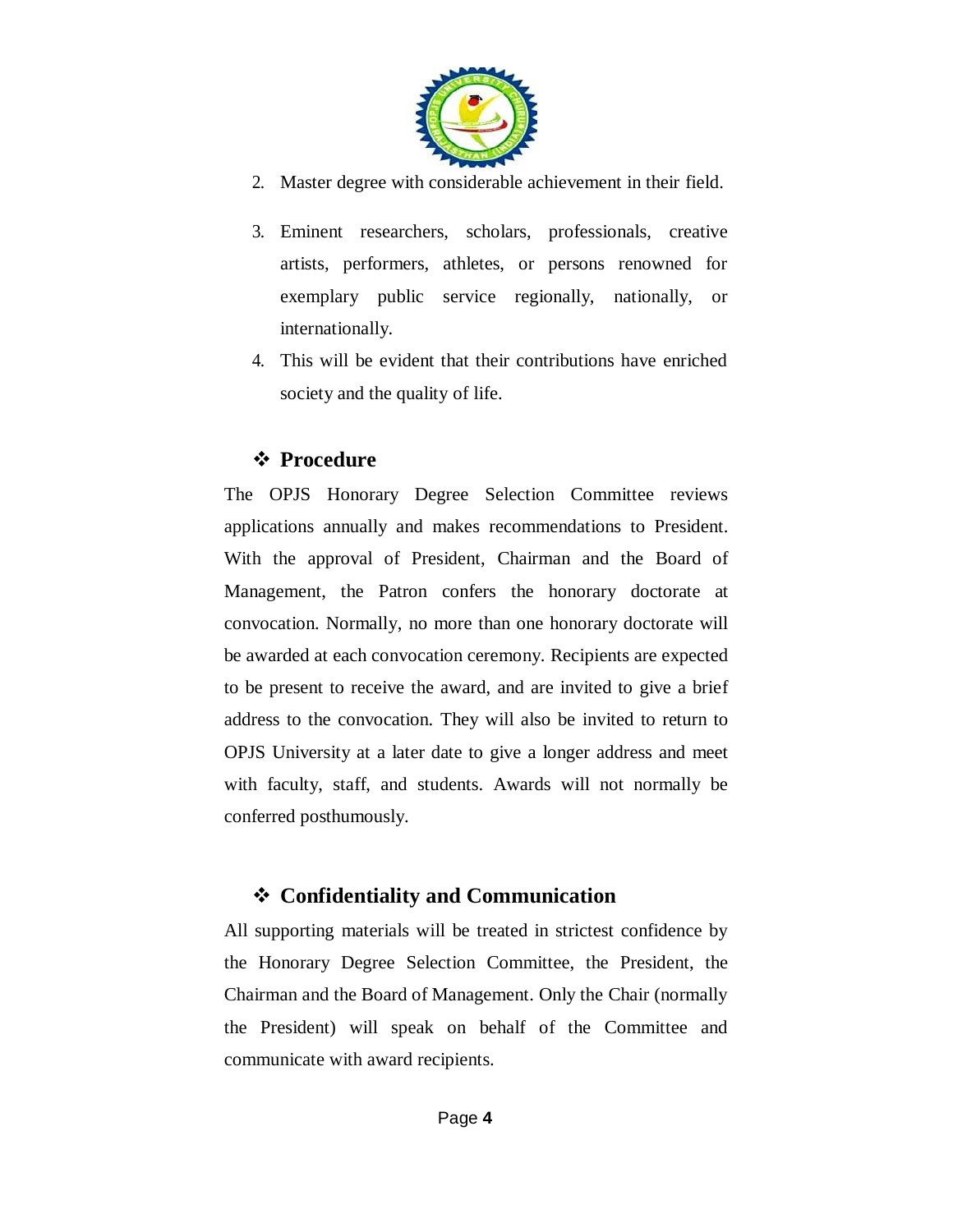

### **Membership of the Honorary Degree Selection Committee**

- OPJS President or designated as Chairman
- OPJS Chairman nominee
- Two members of the Board of Management, appointed annually by the sponsoring body of the University
- Two members of Senior Administration, appointed annually by the President
- Five members appointed by President from, including at least two senior faculty members outside from the university.

The Executive Assistant to the President will serve as the Committee secretary.

#### **Admission procedure**

Applications are welcomed at any time, but for consideration for award at the next convocation ceremonies, Applications must be submitted by December  $15<sup>th</sup>$  of each year. Applications will be compiled by the Committee secretary.

The Committee will begin deliberations early in January. Recommendations will normally be submitted to Academic Council for approval in March. Nominations approved by President will be considered for approval by the Board of Management at the Board's next meeting.

#### **Award of the Degree**

Page **5** After successful completion of application and approved by Committee a notification will be issued and Honorary degree will be awarded. There are three procedures to be awarded in the